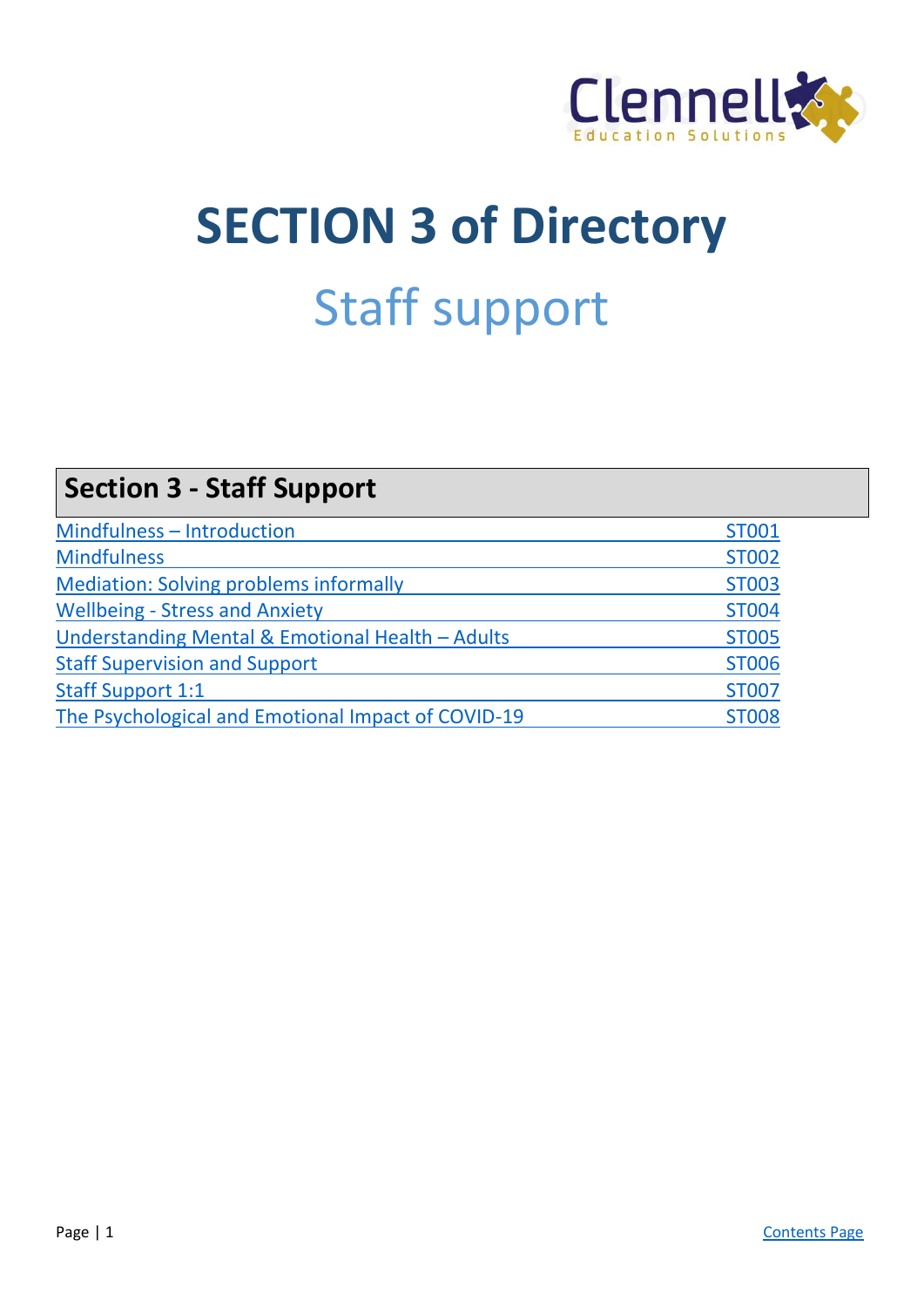<span id="page-1-0"></span>This session gives an introduction to mindfulness and how it can support an individuals' mental health and wellbeing. It also briefly identifies how this can be used with children in a school setting.

# **Attendees: This training is suitable for:**

● All staff

# **Learning Outcomes:**

By the end of the training participants will have:

- Developed an understanding of what mindfulness is and how to apply it daily.
- Explored the impact of mindfulness upon our mental health and wellbeing.
- Taken part in activities to promote wellbeing.
- Considered the use of techniques and mindfulness with children to support their mental health and wellbeing.

# **Length of Training:** 1 hour

| <b>Cost</b>         | Core | Enhanced | <b>Non-SLA</b> |
|---------------------|------|----------|----------------|
| School<br><u>In</u> | £125 | Credit   | £150           |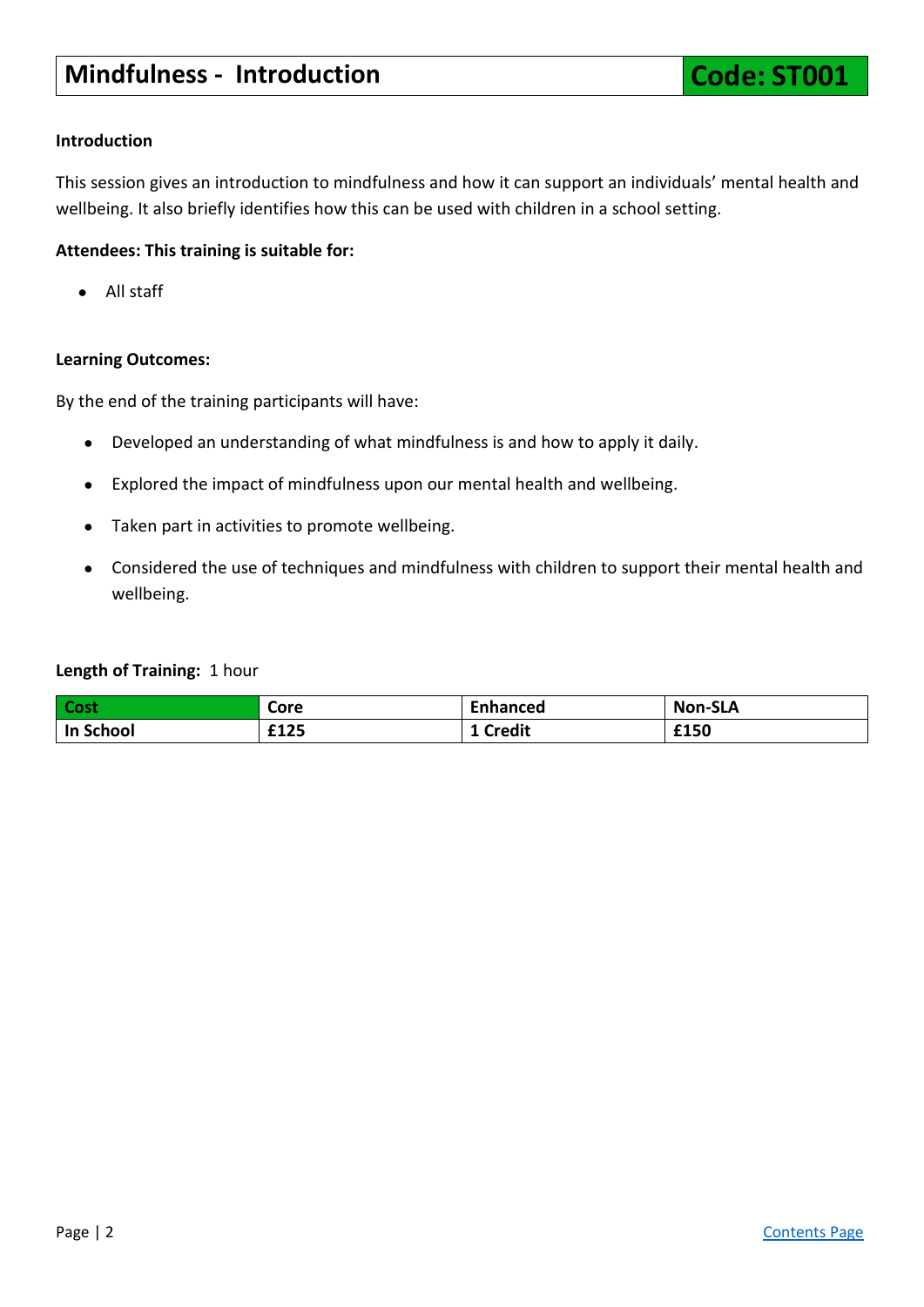# <span id="page-2-0"></span>**Mindfulness Code: ST002**

# **Introduction**

This session gives more practical activities and applications to mindfulness and how it can support an individuals' mental health and wellbeing.

# **Attendees: This training is suitable for:**

● All staff

# **Learning Outcomes:**

By the end of the training participants will have:

- Developed an understanding of what mindfulness is and how to apply it daily.
- Explored the impact of mindfulness upon our mental health and wellbeing.
- Taken part in activities to promote wellbeing.
- Considered the use of techniques and mindfulness with children to support their mental health and wellbeing.

# **Length of Training:** 2 hours

| <b>Cost</b> | Core | <b>Enhanced</b> | <b>Non-SLA</b> |
|-------------|------|-----------------|----------------|
| In School   | £250 | 2 Credits       | £300           |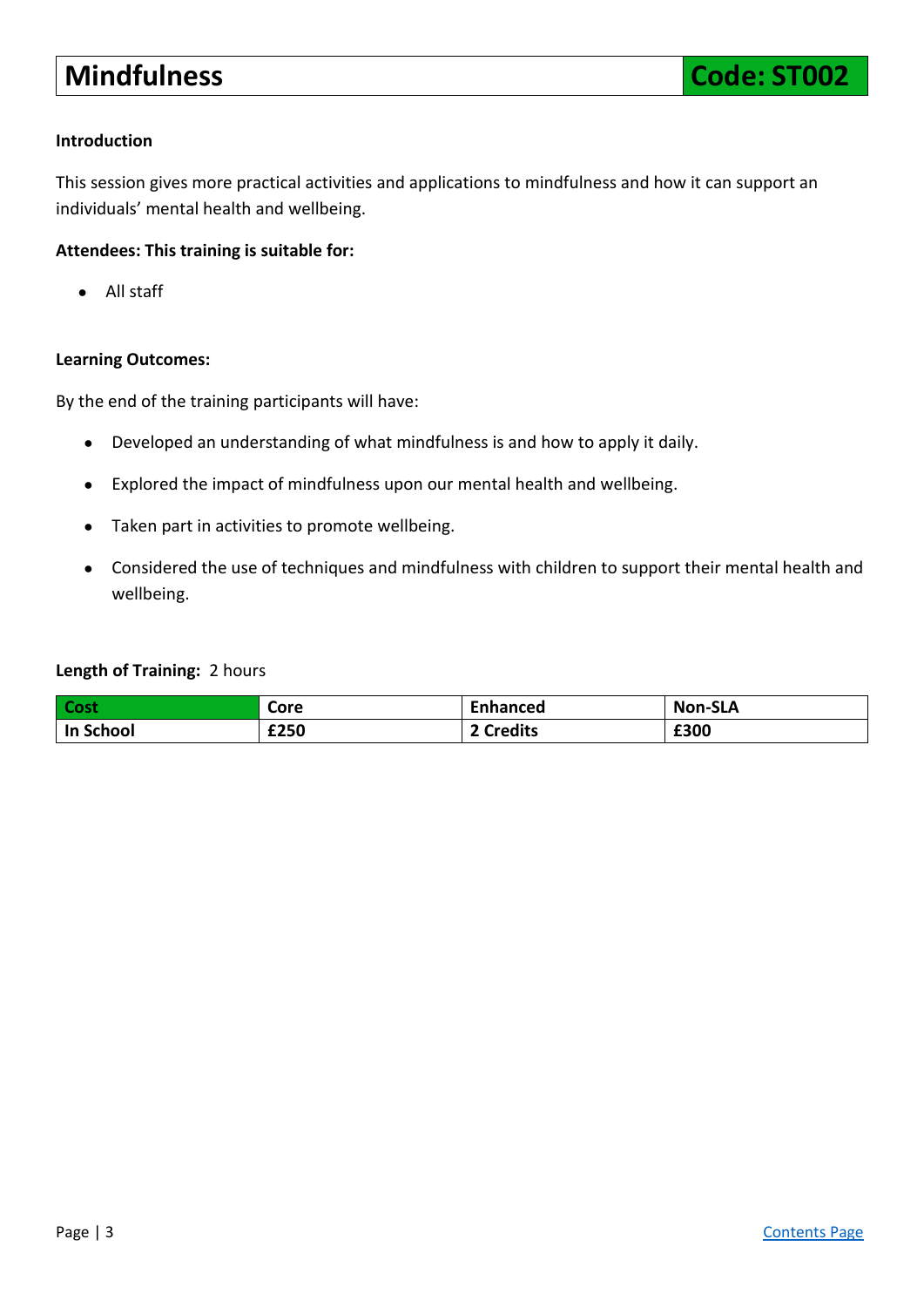<span id="page-3-0"></span>There are times when relationships break down in the work place that require some outside intervention to solve problems and find solutions. These sessions are bespoke and are arranged to meet the needs of the colleagues involved. The support offered includes discussing issues with colleagues individually and mediating within group discussions to find ways for colleagues to move forward, make changes and build relationships.

# **Attendees: These sessions are suitable for:**

● All staff

# **Outcomes**

#### **Colleagues will have:**

- Confidential support.
- Support will be tailored to individual needs.
- Support and discussions with School Management where appropriate to aid success in the workplace.
- The opportunity to discuss and resolve issues in the workplace informally.

# **Length of Training:** This is dependent upon the situation

| Cost      | Core       | Enhanced   | <b>Non-SLA</b> |
|-----------|------------|------------|----------------|
| In School | <b>POA</b> | <b>POA</b> | <b>POA</b>     |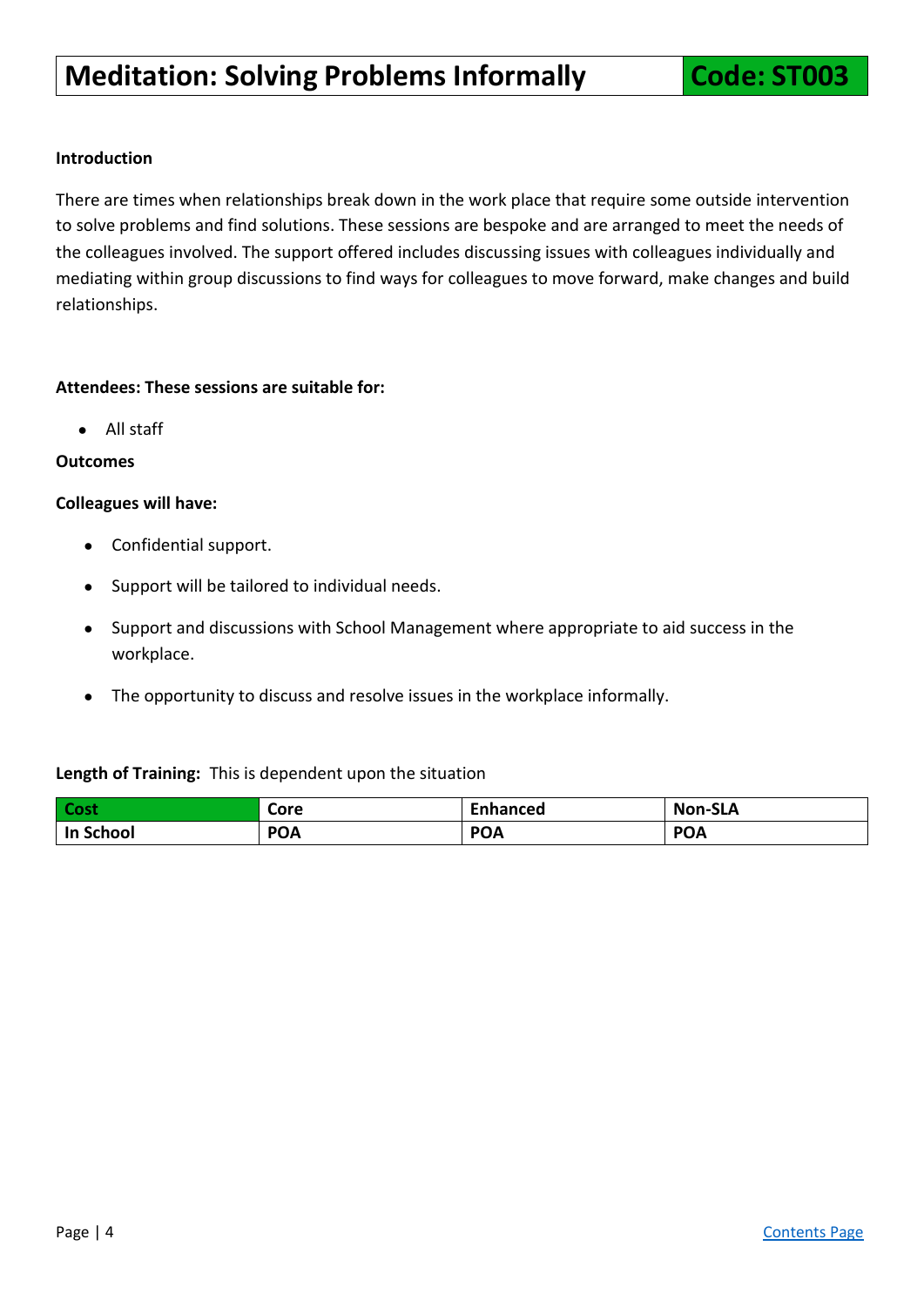# <span id="page-4-0"></span>**Staff wellbeing - Stress and Anxiety <b>Code: ST004**

# **Introduction**

This session examines the positive and negative roles of stress and anxiety in our lives. It provides discussion and reflection around the changes that can be made to improve our health and well-being; along with strategies and information about managing and reducing our physical and mental responses to stress and anxiety.

# **Attendees: This training is suitable for:**

● All staff

#### **Learning Outcomes:**

By the end of the training participants will have:

- Information regarding 'stress and anxiety' and the various ways it manifests itself to the individual.
- Guidance on how to manage and reduce levels of stress and anxiety.
- Strategies and changes that can support good mental health and physical well-being during difficult times and everyday life.

#### **Length of training**: 1 hour

| <b>Cost</b> | Core | Enhanced      | <b>Non-SLA</b> |
|-------------|------|---------------|----------------|
| In School   | £125 | <b>Credit</b> | £150           |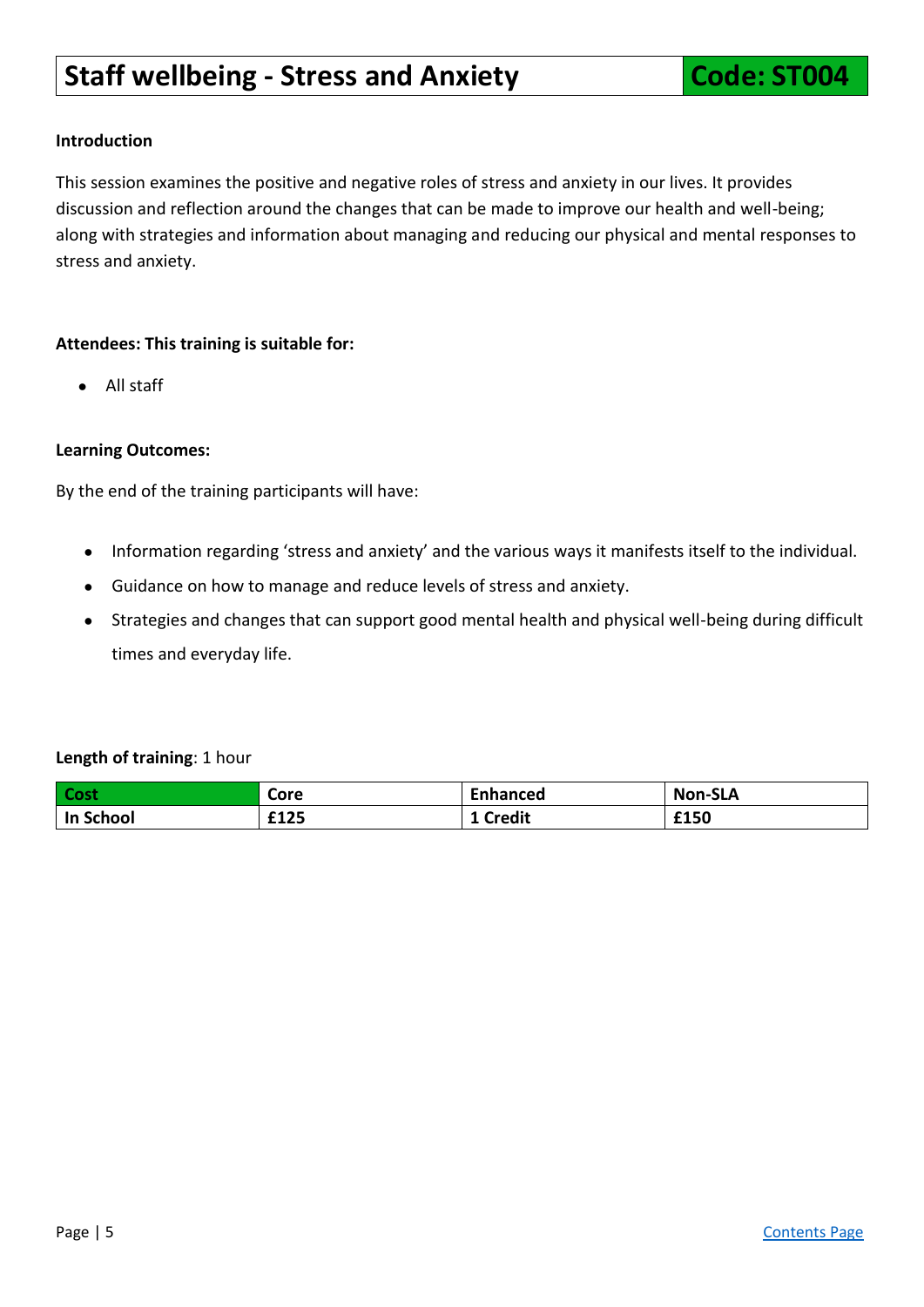<span id="page-5-0"></span>This session gives staff an understanding of mental and emotional health issues which impact on adults in the workplace and the support available. It explores the various characteristics of stress, anxiety and a range of common disorders, whilst identifying positive life changes and the support available.

# **Attendees: This training is suitable for:**

● All staff

# **Learning Outcomes:**

By the end of the training participants will be able to:

- Understand current data and research in relation to prevalence and aspects of mental and emotional health issues
- Reflect upon current context and emerging issues
- Develop awareness of specific behaviours and issues and how they may present themselves
- Appreciate factors from a work, personal and environmental perspective
- Engage in dialogue and explore individual perspectives and understanding

# **Length of training**: 2 hours

| <b>Cost</b> | Core | Enhanced         | <b>Non-SLA</b> |
|-------------|------|------------------|----------------|
| In School   | £250 | <b>↑ Credits</b> | £300           |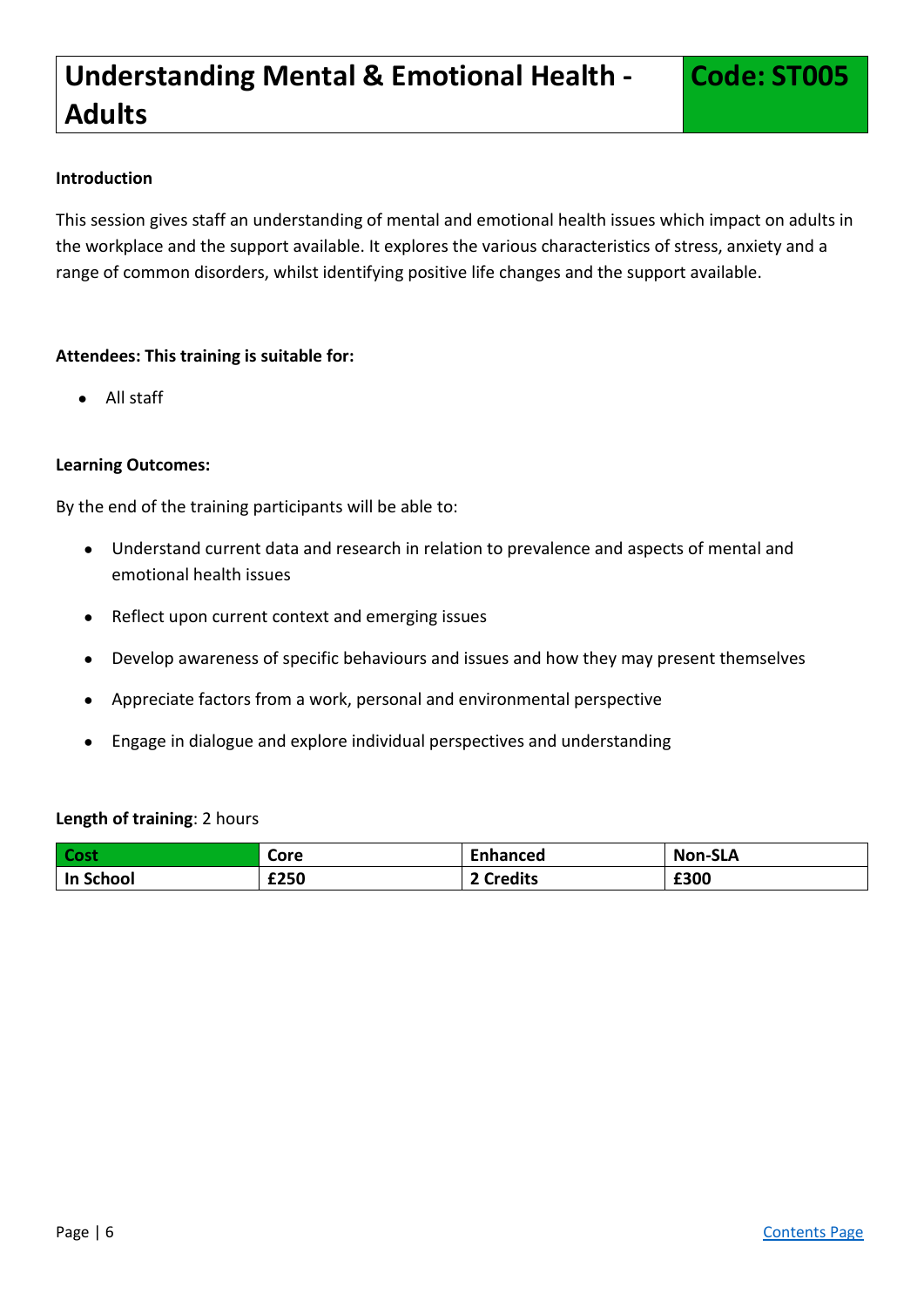# <span id="page-6-0"></span>**Staff Supervision and Support Code: ST006**

# **Introduction**

Planned, professional supervision and case discussion is at the heart of safe and effective decision making in safeguarding and child protection practice.

CES can provide pastoral staff / Family Support and Attendance staff with specialist supervision as part of our offer to schools and academies.

Sessions last for one hour and can be delivered termly or half termly depending upon school / staff needs.

The session is facilitated by a skilled and experienced consultant, and considers issues including

- Individual case discussion
- Identifying challenges and barriers and finding solutions
- Identifying good practice
- Exploring safe decision making
- Reflective practice and discussion
- Staff wellbeing and support

Sessions are discussion based, and can be delivered formally with an agenda and agreed action points for the participant.

Sessions are voluntary, confidential and are as far as possible flexible to the needs of the participant.

#### **Length of session**: 1-hour x 6 sessions (one per half term)

| Cost      | Core | Enhanced         | <b>Non-SLA</b> |
|-----------|------|------------------|----------------|
| In School | £750 | <b>6 Credits</b> | £900           |
| Zoom      | £500 | <b>4 Credits</b> | £600           |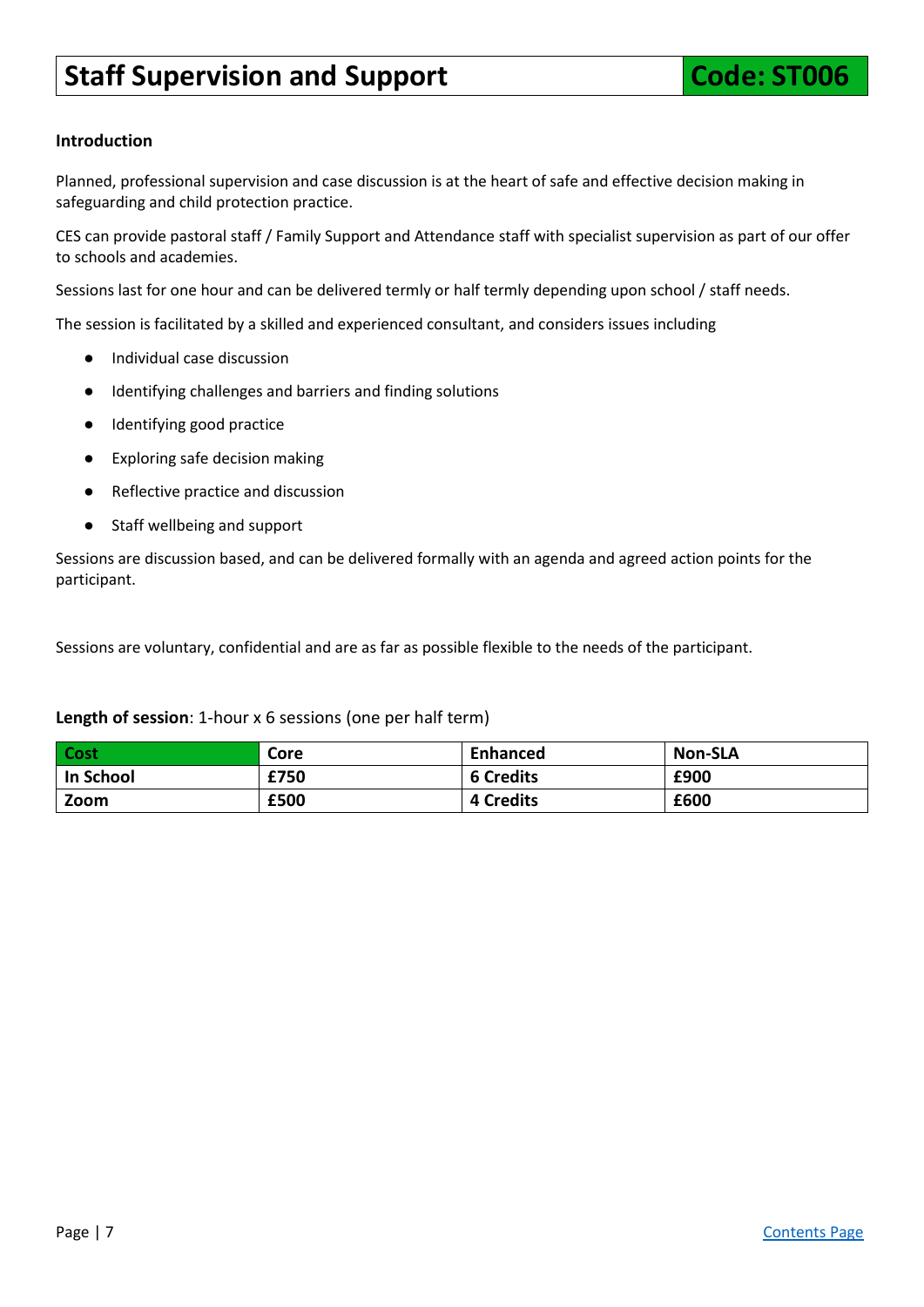# <span id="page-7-0"></span>**Staff Support – 1:1 Code: ST007**

# **Introduction**

There are times when colleagues may require support and the opportunity to work through issues with someone, independent of the workplace. Colleagues may experience anxiety, depression, bereavement, stress, mental health or general issues that impact their everyday lives and ability to be successful in the workplace. By dealing with these issues over time, they can often return to full strength having accessed support. These sessions will last for 1 hour and initially a block of 4 is planned. Some colleagues may only need a couple of sessions whereas others may benefit from more spread over a longer period. The sessions are confidential to the colleague and offer personal development and strategies for individuals to move forward.

# **Attendees: This training is suitable for:**

● All staff

# **Learning Outcomes:**

Colleagues will have:

- Confidential support
- Support is generally available very quickly compared to services through NHS
- Tailored to individual needs.
- Support and discussions with School Management where appropriate to aid success in the workplace.

# **Length of session**: 1-hour x 4 sessions

| Cost             | Core | Enhanced | <b>Non-SLA</b> |
|------------------|------|----------|----------------|
| <b>In School</b> | £250 | Credits: | £300           |